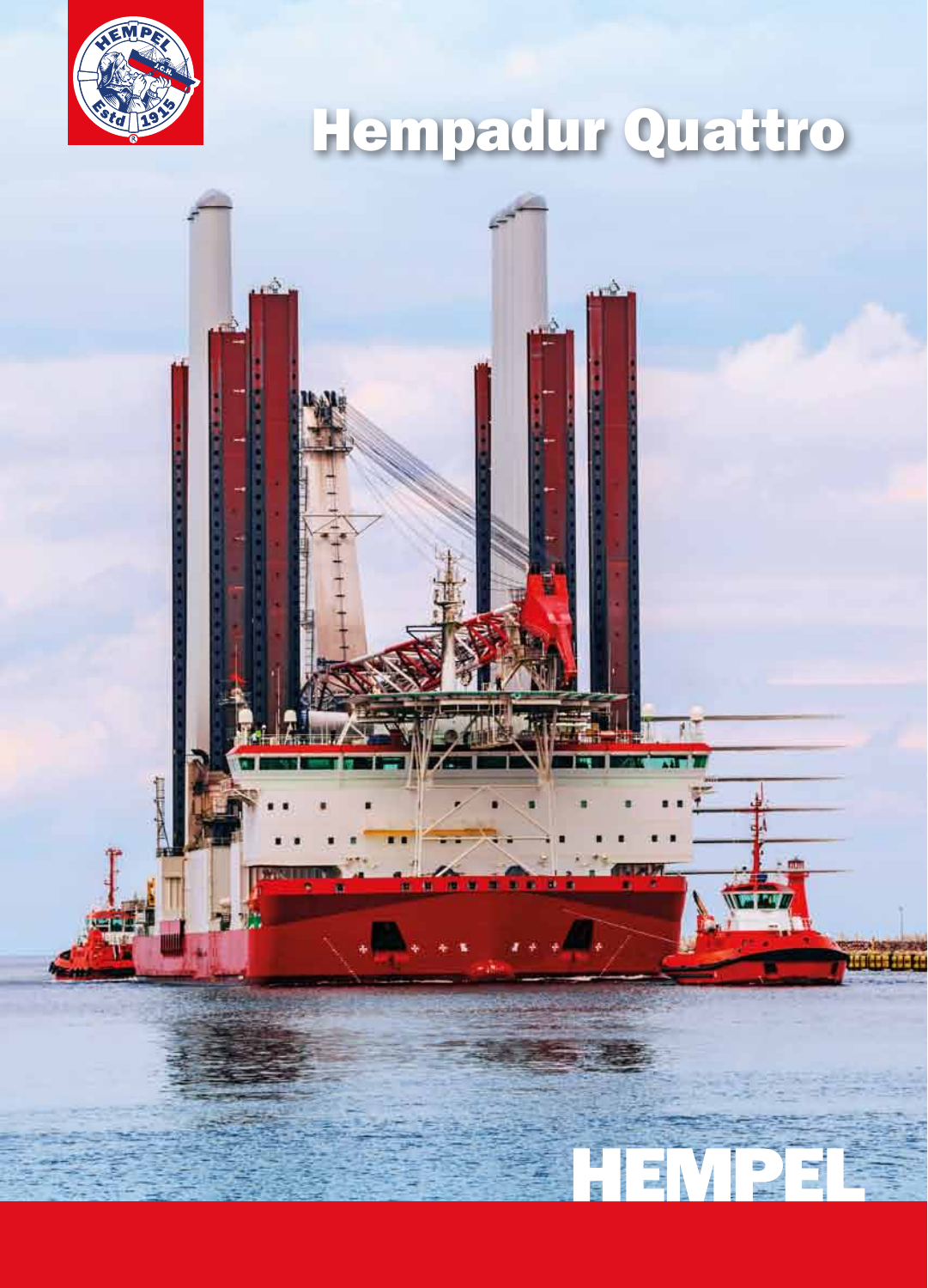## HEMPADUR QUATTRO your reasons why

The HEMPADUR QUATTRO product range takes anticorrosive performance to the highest level, thanks to the tailor-made product features for corrosion protection in different service environments.

Designed for year-round usage - meaning excellent workability during all seasons with the same product - our range of PSPC compliant and abrasion resistant universal pure epoxy primers provides increased simplicity and efficiency for shipyards and ensures superior corrosion protection and reduced maintenance costs for owners and operators.

### HEMPADUR QUATTRO for applicators

Simplifies specifications and offers easier application properties and faster drying times:

- Minimum one coat per day all year round
- One product everywhere all year round
- Excellent spray properties all year round
- Available worldwide from all Hempel's stock points

## HEMPADUR QUATTRO for owners

Long-term protection and high return on investment:

- Pure epoxy
- Proven and documented performance
- Long lifetime for reduced maintenance costs
- Offers aluminium and fiber pigmentation, more protection
- Extensively certified by all major classification societies
- Low VOC emissions

As you would expect from a HEMPEL product, HEMPADUR QUATTRO is certified to the highest standards in both the marine and industrial sectors.

It is compliant with IMO-PSPC regulations and holds Type Approval Certificates from the major Classification Societies. It also meets grain certification standards as a cargo hold coating, as well as the IMO standard on fire resistance.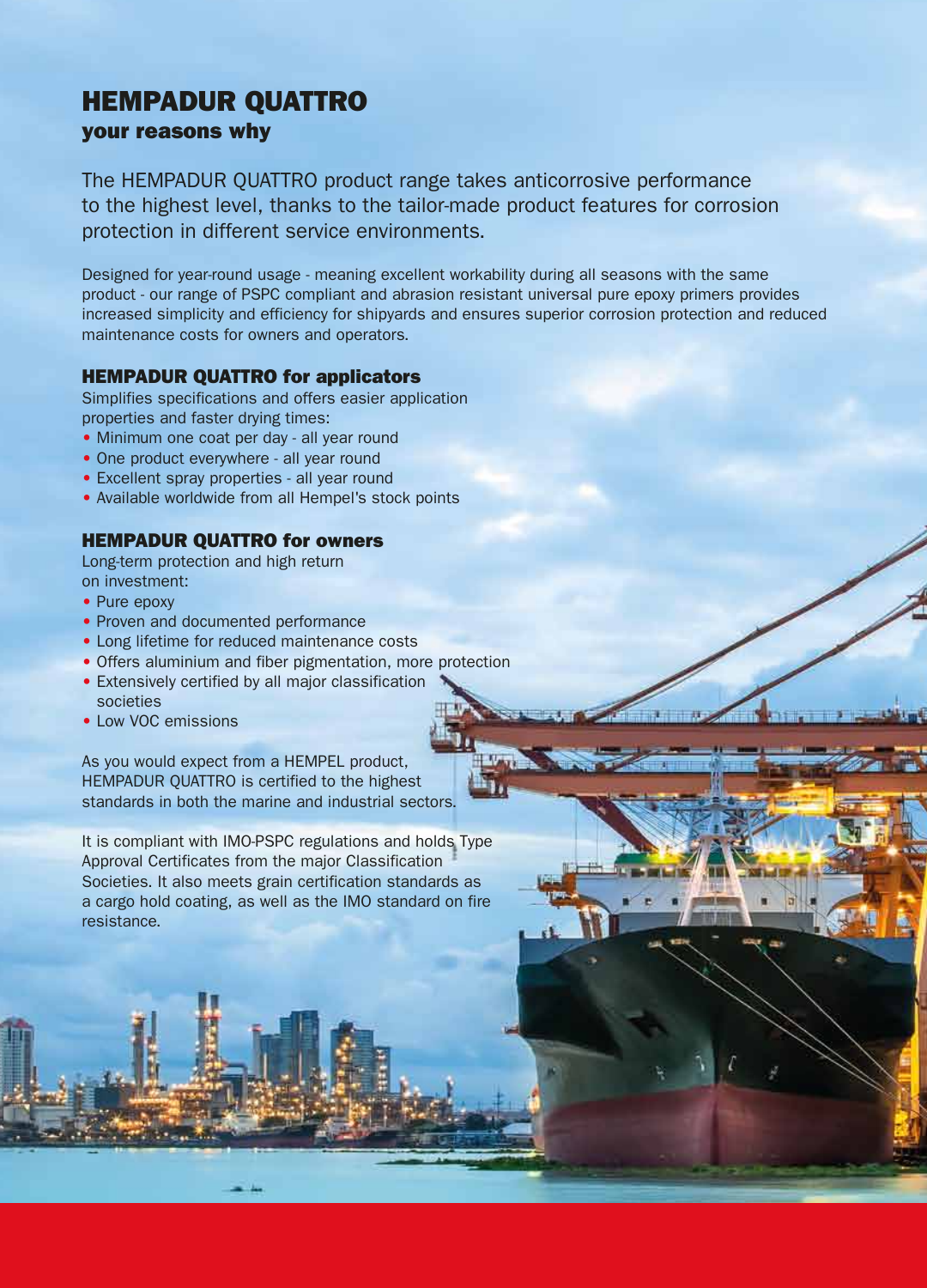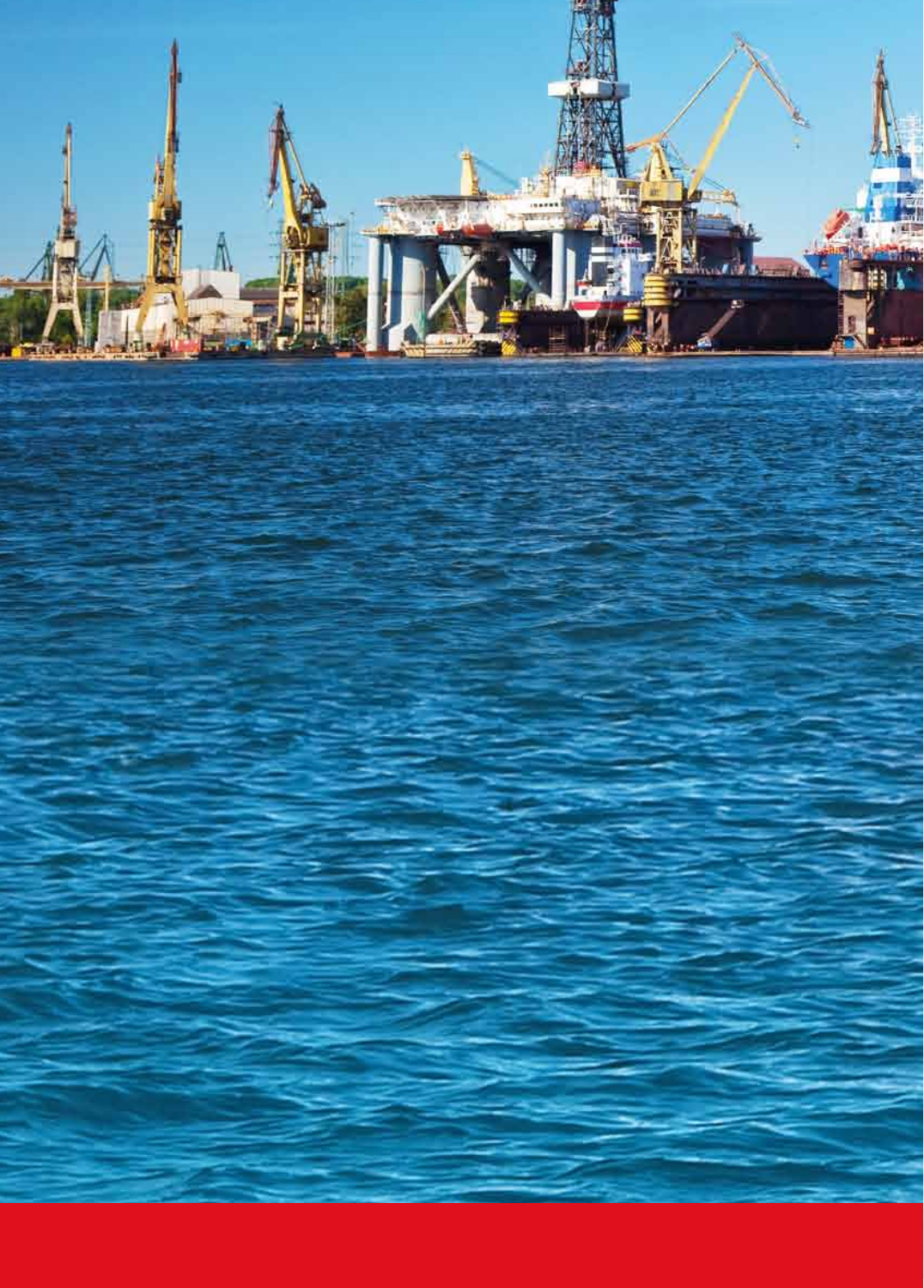

# A universal primer made to serve and protect

The HEMPADUR QUATTRO range serves the needs of even the most demanding applicators and delivers superior protection and return on investment for owners

## The flexible choice - for superior asset protection

The HEMPADUR QUATTRO range comprises a complete and versatile set of products offering different features for tailor-made solutions to different use situations. This ensures dependable performance and value for even the highest performance requirements.

HEMPADUR QUATTRO is suitable for application 365 days a year so applicators can always be sure they are applying the right paint and users don't need to worry about stocking special winter and summer versions. Although best applied by airless spray, HEMPADUR QUATTRO can also be applied by roller or brush when required, e.g. for stripe coating.

And with a typical dry film thickness (DFT) range of 100 to 200 microns per coat, HEMPADUR QUATTRO allows for a wide window of application. The formulation also tolerates high localised DFT, ensuring efficient workflow, even in difficult access areas.

HEMPADUR QUATTRO is available in several distinct colours which offer good contrast to the steel and which, when needed, can be easily overcoated with any topcoat type or colour.

## Proven Performance

HEMPADUR QUATTRO has been extensively tested and externally certified to ensure optimum in-service performance in all relevant exposure scenarios. This has been demonstrated in service through thousands of applications amounting to millions of square metres on vessels both for newbuilding and maintenance, as well as on off-shore structures.

So whether your investment is above or below water, HEMPADUR QUATTRO will safeguard it against whatever the elements can throw at it. In short, if it's subject to corrosion, HEMPADUR QUATTRO can protect it.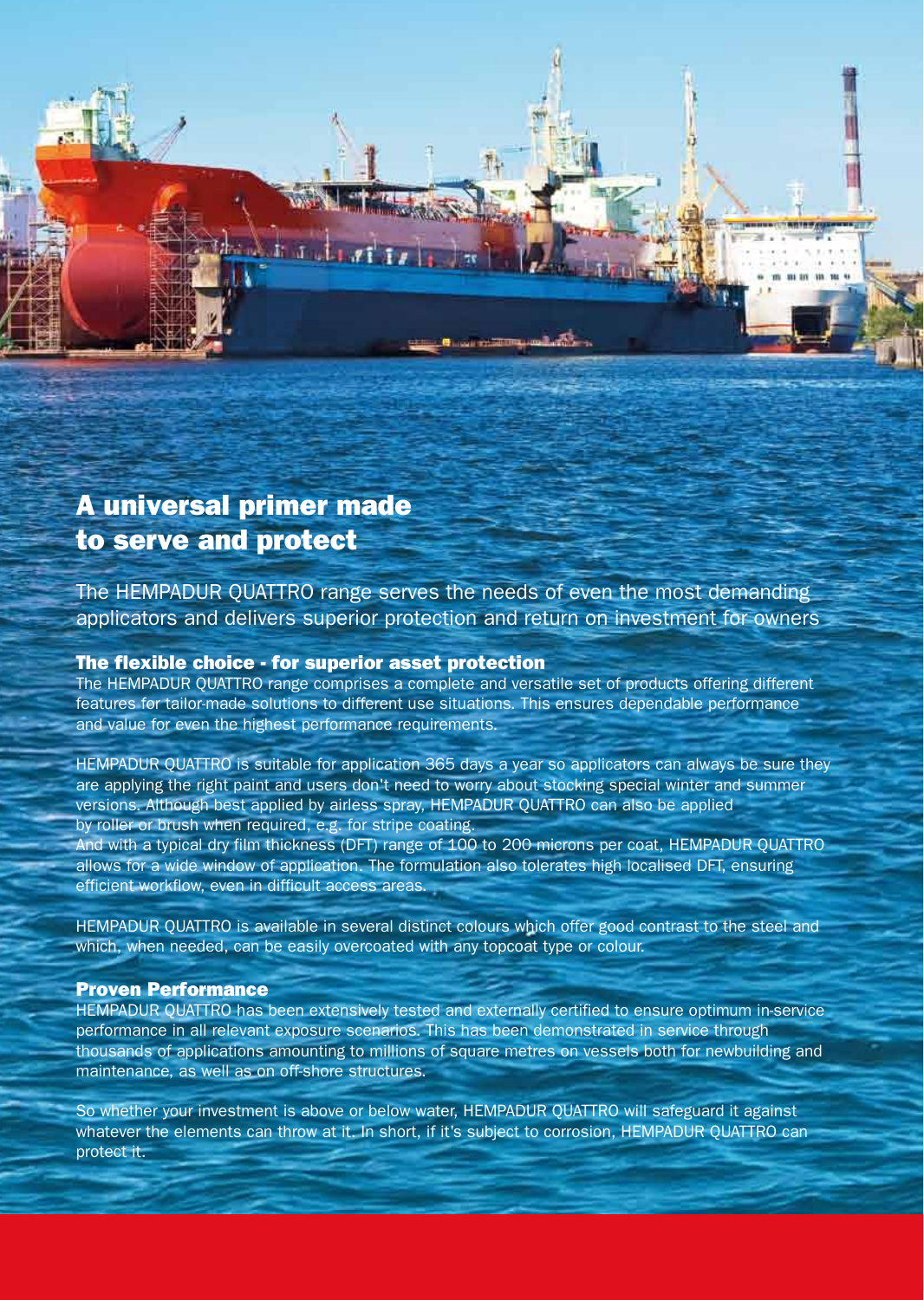## Effective anywhere, anytime

As a universal anticorrosion primer range, HEMPADUR QUATTRO are tough, longlasting coatings that are equally effective on all main areas of a ship as they are on the steel areas of a power plant or an offshore structure.